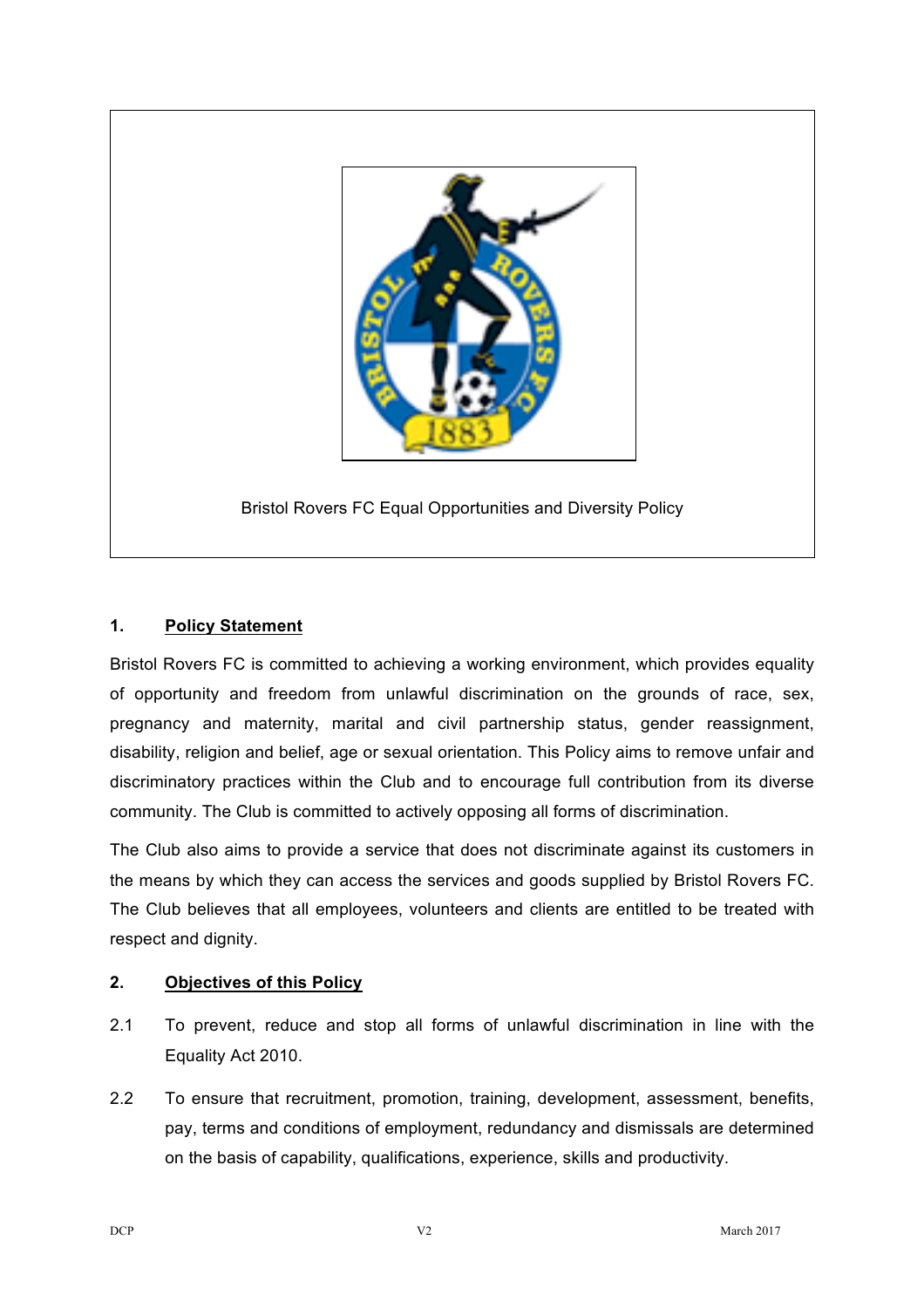## **3. Designated Officer**

| Name:                   | David Parker          |
|-------------------------|-----------------------|
| <b>Position:</b>        | <b>Safety Officer</b> |
| <b>Telephone Number</b> | 07557443343           |

#### **4. Definition of Discrimination**

Discrimination is unequal or differential treatment which leads to one person being treated more or less favourably than others are, or would be, treated in the same or similar circumstances on the grounds of race, sex, pregnancy and maternity, marital and civil partnership status, gender reassignment, disability, religion and belief, age or sexual orientation. Discrimination may be direct or indirect, and includes discrimination by perception and association.

#### **5. Types of Discrimination**

#### **5.1 Direct Discrimination**

This occurs when a person or a policy intentionally treats a person less favourably than another on the grounds of race, sex, pregnancy and maternity, marital or civil partnership status, gender reassignment, disability, religion or beliefs, age or sexual orientation.

### **5.2 Indirect Discrimination**

This is the application of a policy, criterion or practice which the employer applies to all employees or volunteers but which is such that:

- It is it detrimental to a considerably larger proportion of people from the group that the person the employer is applying it to represents;
- The employer cannot justify the need for the application of the policy on a neutral basis; and
- The person to whom the employer is applying it suffers detriment from the application of the policy.

Example: A requirement that all employees or volunteers must be 6ft tall if that requirement is not justified by the position would indirectly discriminate against employees with an oriental ethnic origin, as they are less likely to be able to fulfil this requirement.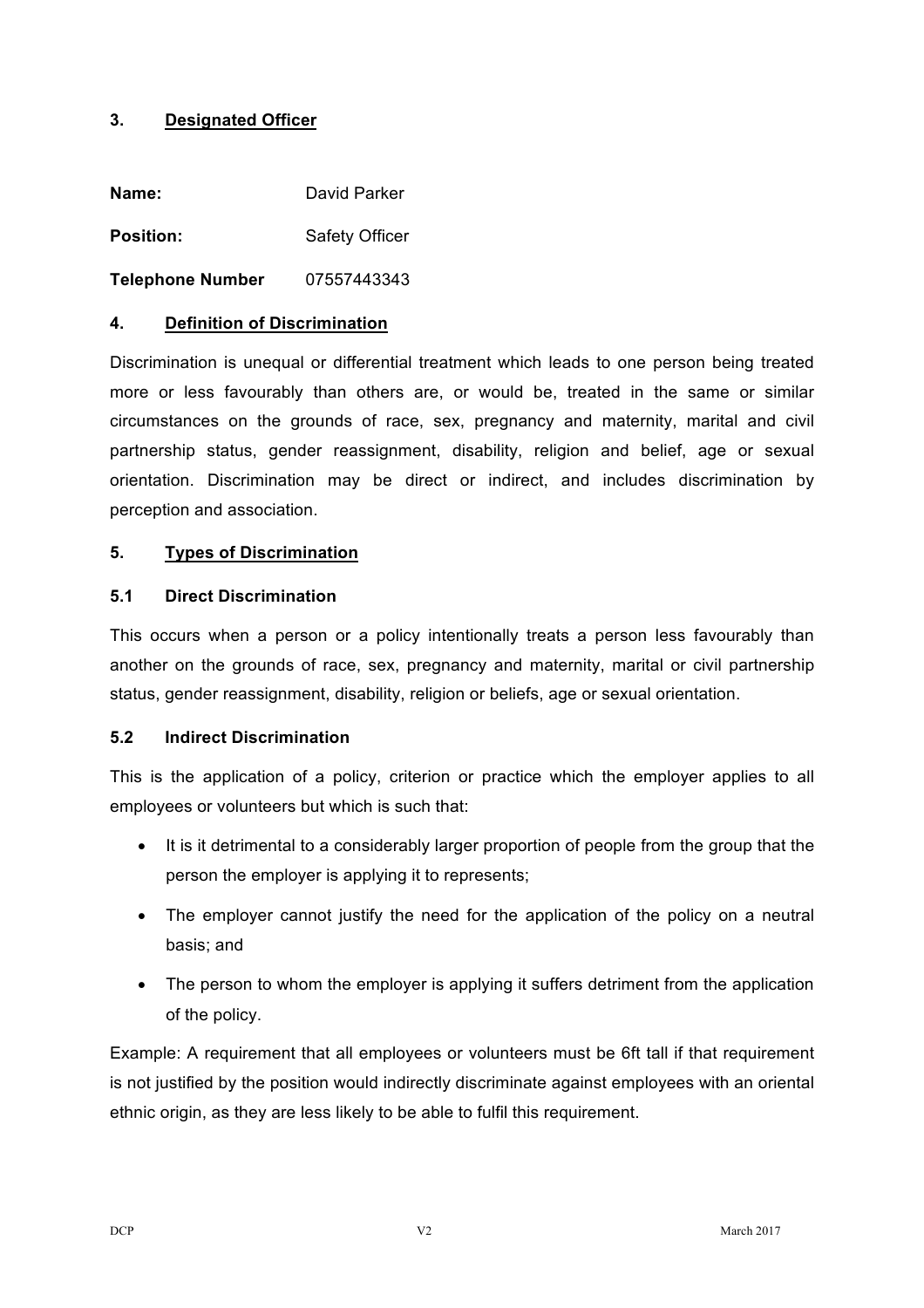## **5.3 Discrimination by association**

This comes about when someone is treated unfavourably on the basis of another person's protected characteristic.

Example: A candidate who has been told that she is getting a job is suddenly deselected after revealing that she has a severely disabled child with complicated care arrangements. The job withdrawal could amount to discrimination because of her association with a disabled child (disability being a protected characteristic).

Discrimination by association does not apply to all protected characteristics. Marriage and civil partnership plus pregnancy and maternity are not covered by the legislation. Nor does it apply to indirect discrimination by association, it has to be direct.

## **5.4 Harassment**

This occurs when a person is subjected to unwanted conduct that has the purpose or effect of violating their dignity or creating an intimidating, hostile, degrading, humiliating or offensive environment.

## **5.5 Victimisation**

This occurs when a person is treated less favourably because they have bought or intend to bring proceedings or they have given or intend to give evidence.

# **6. Unlawful Reasons for Discrimination**

### **6.1 Sex**

It is not permissible to treat a person less favourably on the grounds of sex, marital status, civil partnership, pregnancy or maternity, gender reassignment or transgender status. This applies to men, women and those undergoing or intending to undergo gender reassignment. Sexual harassment of men and women can be found to constitute sex discrimination.

Example: Asking a woman during an interview if she is planning to have any (more) children constitutes discrimination on the ground of gender.

# **6.2 Age**

It is not permissible to treat a person less favourably because of their age. This applies to people of all ages. This does not currently apply to the calculation of redundancy payments.

### **6.3 Disability**

It is not permissible to treat a disabled person less favourably than a non-disabled person. Reasonable adjustments must be made to give the disabled person as much access to any services and ability to be employed, trained, or promoted as a non-disabled person.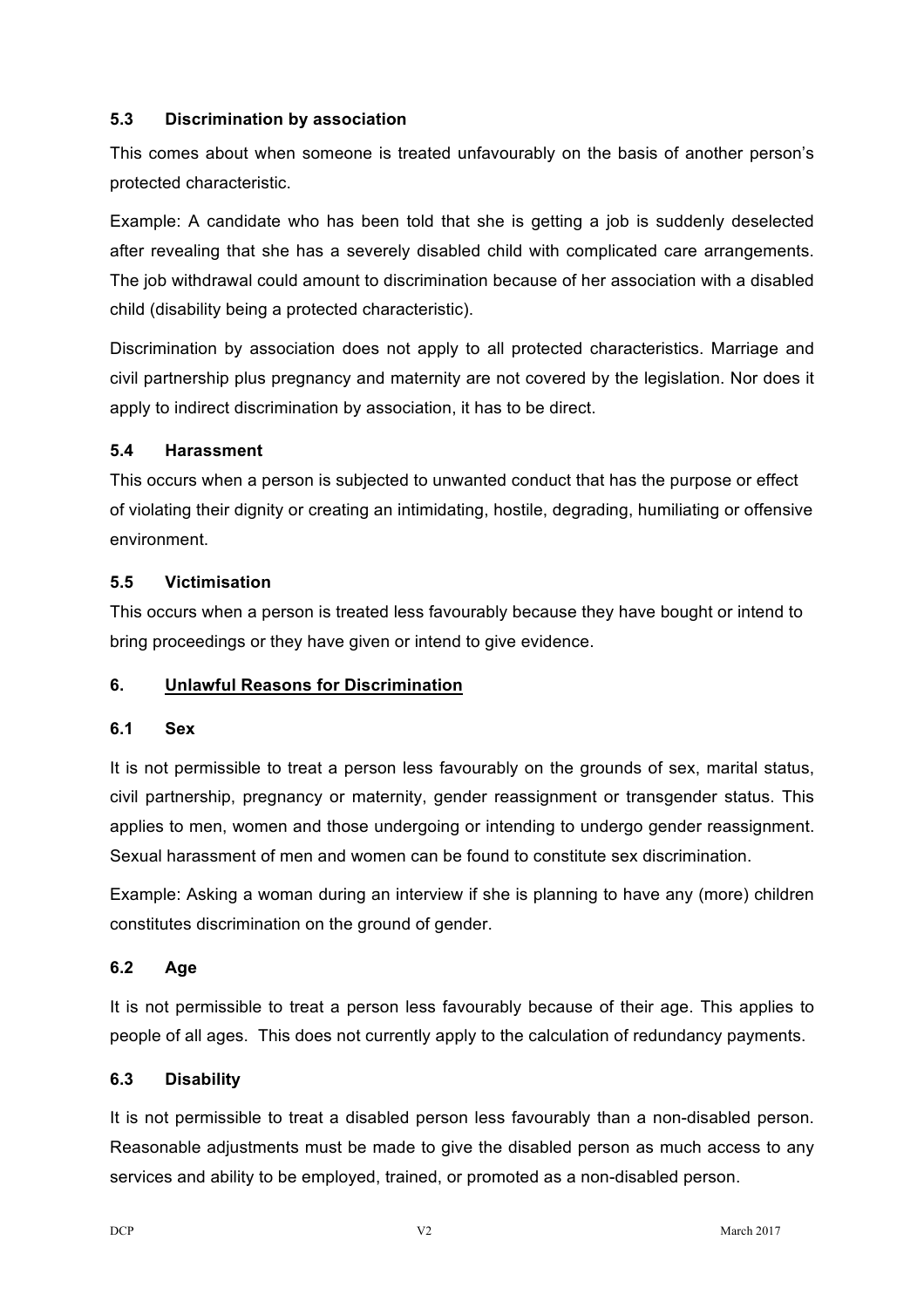### **6.4 Race**

It is not permissible to treat a person less favourably because of their race, the colour of their skin, their nationality or their ethnic origin.

### **6.5 Sexual Orientation**

It is not permissible to treat a person less favourably because of their sexual orientation. For example, an employer cannot refuse to employ a person because s/he is homosexual, heterosexual or bisexual.

## **6.6 Religion or Belief**

It is not permissible to treat a person less favourably because of their religious beliefs or their religion or their lack of any religion or belief.

# **7. Positive Action in Recruitment**

Under the Equality Act 2010, positive action in recruitment and promotion applies as of 6 April 2011. 'Positive action' means the steps that the Club can take to encourage people from groups with different needs or with a past record of disadvantage or low participation, to apply for positions within the Club.

If the Club chooses to utilise positive action in recruitment, this will not be used to treat people with a protected characteristic more favourably, it will be used only in tie-break situations, when there are two candidates of equal merit applying for the same position.

# **8. Reasonable Adjustments**

The Club has a duty to make reasonable adjustments to facilitate the employment of a disabled person. These may include:

- 8.1 Making adjustments to premises;
- 8.2 Re-allocating some or all of a disabled employee's duties;
- 8.3 Transferring a disabled employee to a role better suited to their disability;
- 8.4 Relocating a disabled employee to a more suitable office;
- 8.5 Giving a disabled employee time off work for medical treatment or rehabilitation;
- 8.6 Providing training or mentoring for a disabled employee;
- 8.7 Supplying or modifying equipment, instruction and training manuals for disabled employees; or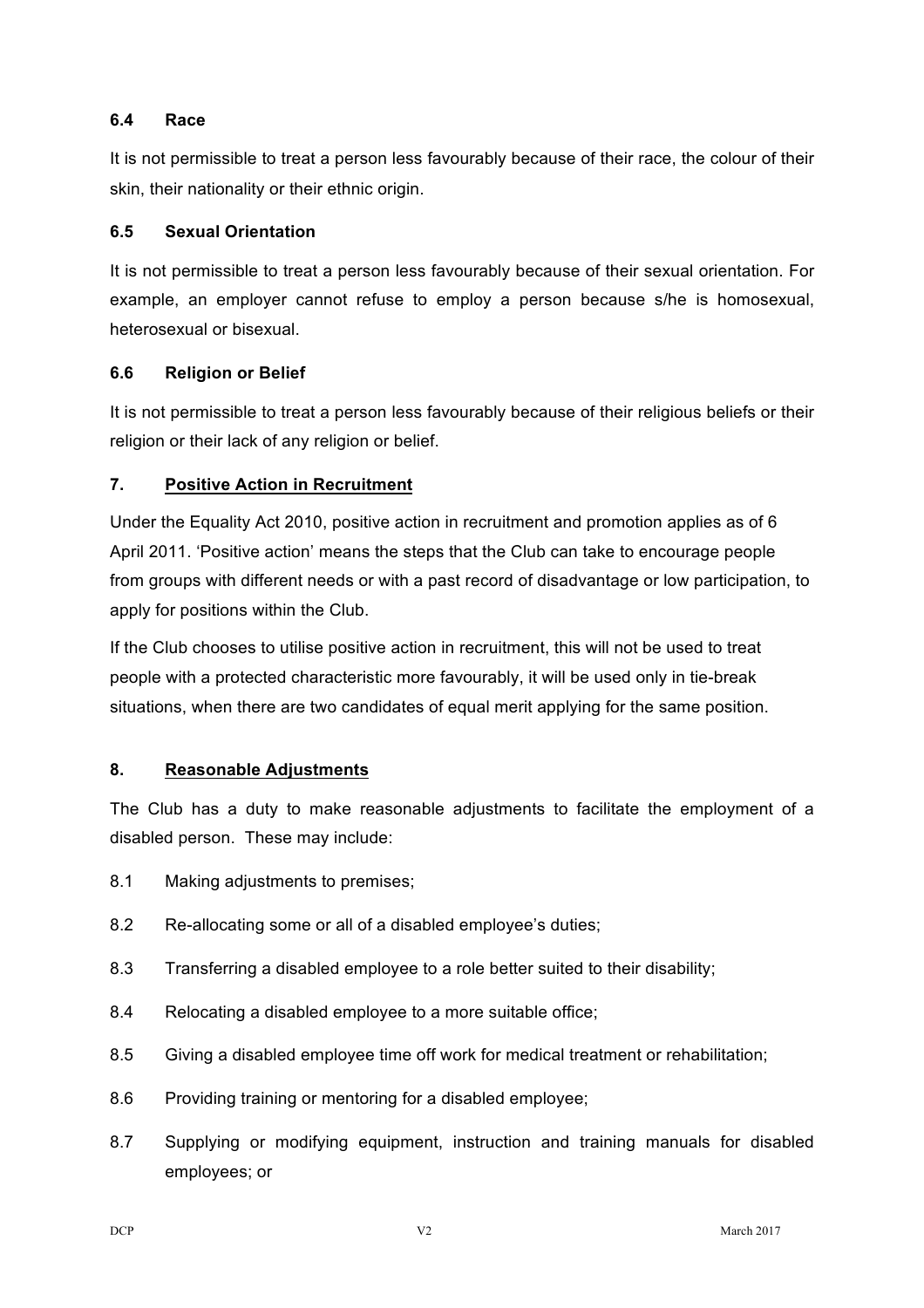8.8 Any other adjustments that the Club considers reasonable and necessary provided such adjustments are within the financial means of the Club.

If an employee has a disability and feels that any such adjustments could be made by the Club, they should contact the Designated Officer.

Bristol Rovers FC include volunteers and fans when considering reasonable adjustments as they seek to make the Club an employer of choice and its venues as locations of choice for employees, volunteers and visitors.

# **9. Responsibility for the Implementation of this Policy**

All employees and volunteers at the Club are required to act in a way that does not subject any other employees, volunteers or visitors to direct or indirect discrimination, harassment or victimisation on the grounds of their race, sex, pregnancy and maternity, marital and civil partnership status, gender reassignment, disability, religion and belief, age or sexual orientation.

The co-operation of all employees and volunteers is essential for the success of this Policy. Senior employees and volunteers are expected to follow this Policy and to try to ensure that all employees, volunteers and visitors do the same.

Employees or volunteers may be held independently and individually liable for their discriminatory acts by the Club and in some circumstances an Employment Tribunal may order them to pay compensation to the person who has suffered as a result of discriminatory acts.

The Club takes responsibility for achieving the objectives of this Policy, and endeavours to ensure compliance with relevant Legislation and Codes of Practice.

### **10. Acting on Discriminatory Behaviour**

In the event that an employee or volunteer is the subject or perpetrator of, or witness to, discriminatory behaviour, please refer to the disciplinary process.

### **11. Advice and Support on Discrimination**

Employees or volunteers may contact their employer for guidance.

Other contacts include:

**Equality and Human Rights Commission**

Website: www.equalityhumanrights.com

### **Citizens Advice Bureau**

Website: www.citizensadvice.org.uk